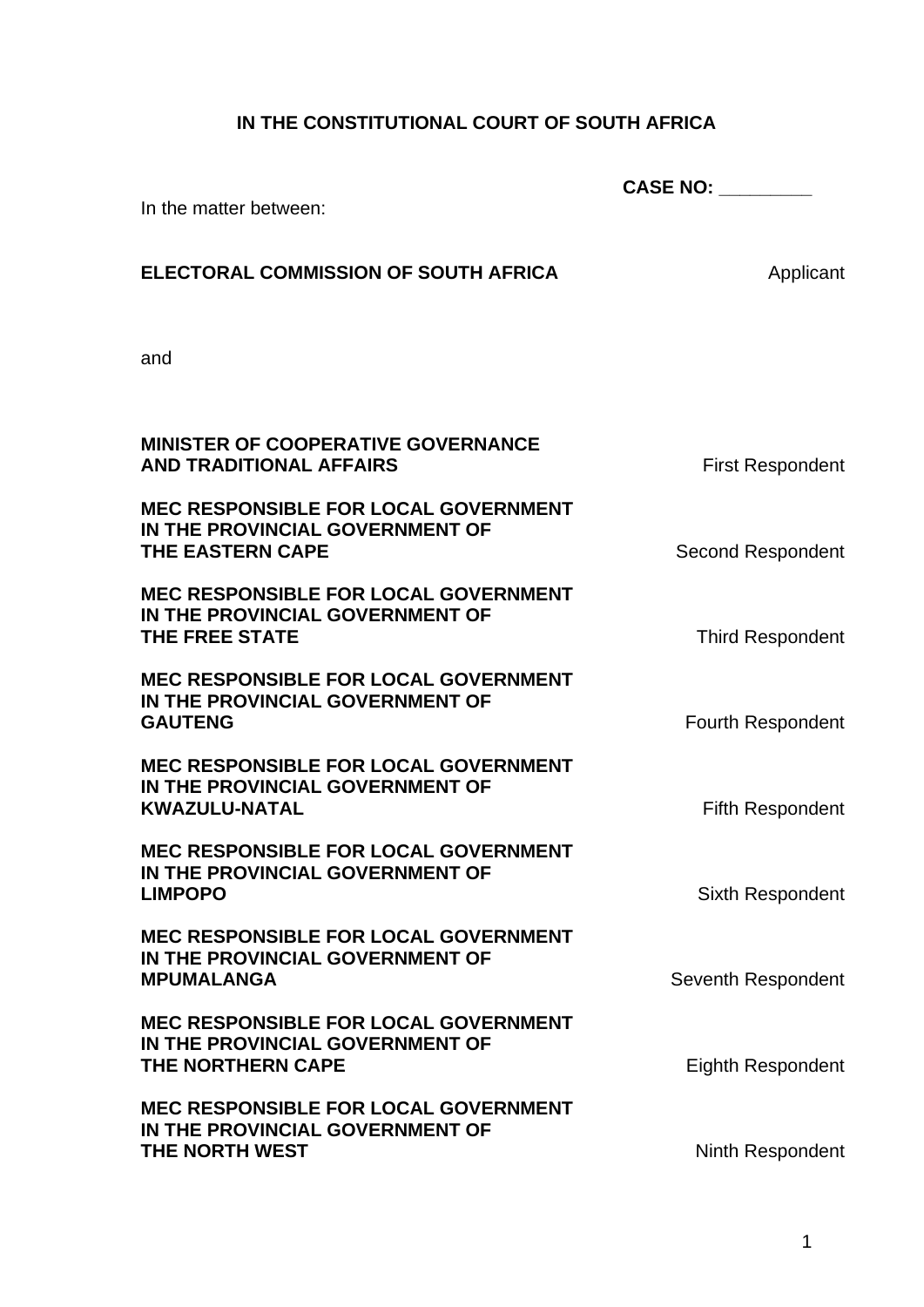## **MEC RESPONSIBLE FOR LOCAL GOVERNMENT IN THE PROVINCIAL GOVERNMENT OF THE WESTERN CAPE THE WESTERN CAPE**

## **SOUTH AFRICAN LOCAL GOVERNMENT**  ASSOCIATION **ASSOCIATION**

## **INDEX**

| No.            | <b>Description</b>                                                                                                                                                                                                                                               | Page No.    |
|----------------|------------------------------------------------------------------------------------------------------------------------------------------------------------------------------------------------------------------------------------------------------------------|-------------|
| 1 <sub>1</sub> | Notice of Motion                                                                                                                                                                                                                                                 | $1 - 9$     |
| 2.             | Founding Affidavit of VG Mashinini                                                                                                                                                                                                                               | $10 - 121$  |
| 3.             | Annexure FA1: Confirmatory Affidavit of the Honourable<br>Justice Moseneke together with annexure "DM1" - Report<br>to the Electoral Commission of South Africa in terms of<br>Section 14(4) Read with Section 5(2)(a) of the Electoral<br><b>Commission Act</b> | $122 - 243$ |
| 4.             | Annexure FA2: Confirmatory Affidavit of PS Mamabolo<br>together with:                                                                                                                                                                                            | $244 - 246$ |
| 4.1.           | Annexure FA2.1: covering letter to the Inquiry and the<br>written submissions (without annexures)                                                                                                                                                                | $247 - 279$ |
| 4.2.           | Annexure FA2.2: PowerPoint Presentation presented<br>during oral submissions on 28 June 2021                                                                                                                                                                     | $280 - 314$ |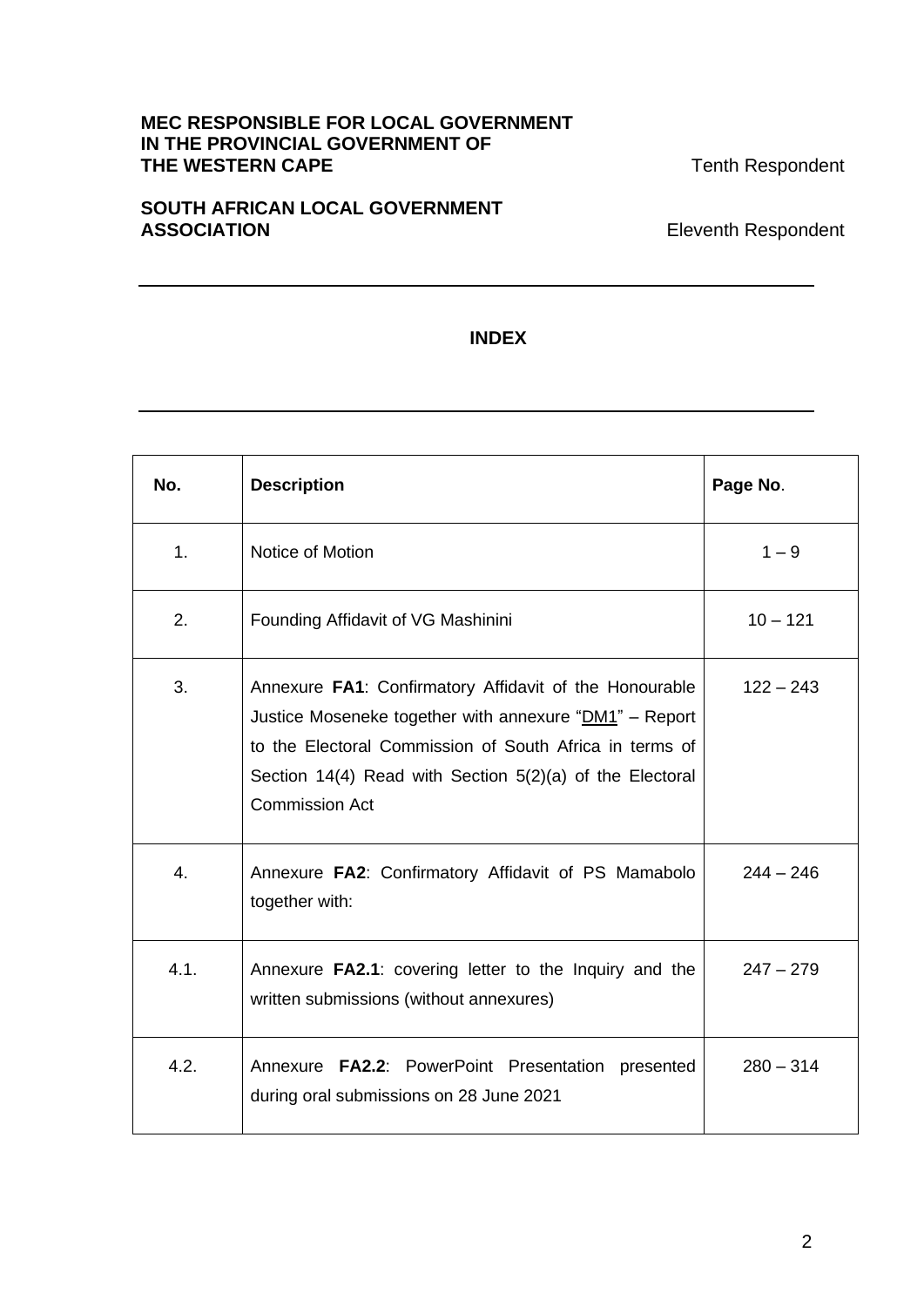| 5.  | Annexure FA3: Confirmatory Affidavit of Dr S Buthelezi  <br>together with annexure " $SB1$ " – PDF Presentation made<br>during oral submissions on 1 July 2021                                                                                                                                                                             | $315 - 354$ |
|-----|--------------------------------------------------------------------------------------------------------------------------------------------------------------------------------------------------------------------------------------------------------------------------------------------------------------------------------------------|-------------|
| 6.  | Annexure FA4: Confirmatory Affidavit of Dr Fareed<br>Abdullah together with the following annexures thereto:<br>"MFA1": Curriculum Vitae of Dr Abdullah<br>"MFA 2": Written Submissions submitted on 28 June 2021<br>"MFA3": PowerPoint Presentation made during oral<br>submissions on 29 June 2021                                       | $355 - 389$ |
| 7.  | Annexure FA5: Confirmatory Affidavit of Dr AKA Dasoo                                                                                                                                                                                                                                                                                       | $390 - 400$ |
| 8.  | Annexure FA6: Confirmatory Affidavit of Prof Salim S<br>Abdool Karim together with the following annexures<br>thereto:<br>"SAK1": Curriculum Vitae of Prof Salim S Karim<br>"SAK2": Letter from the Justice Moseneke Inquiry to Prof<br>Karim dated 1 June 2021<br>"SAK3": PDF Presentation made during oral submissions<br>on 1 July 2021 | $401 - 502$ |
| 9.  | Annexure FA7: Confirmatory Affidavit of Prof SA Madhi<br>together<br>with<br>annexure<br><u>"SAM1"</u><br>thereto:<br>Written<br>Submissions submitted dated 7 June 2021                                                                                                                                                                   | $503 - 507$ |
| 10. | Annexure FA8: Confirmatory Affidavit of Dr J Miot together<br>with,<br>annexure<br>"JM1" - PowerPoint Presentation<br>presented during oral submission on 2 July 2021                                                                                                                                                                      | $508 - 531$ |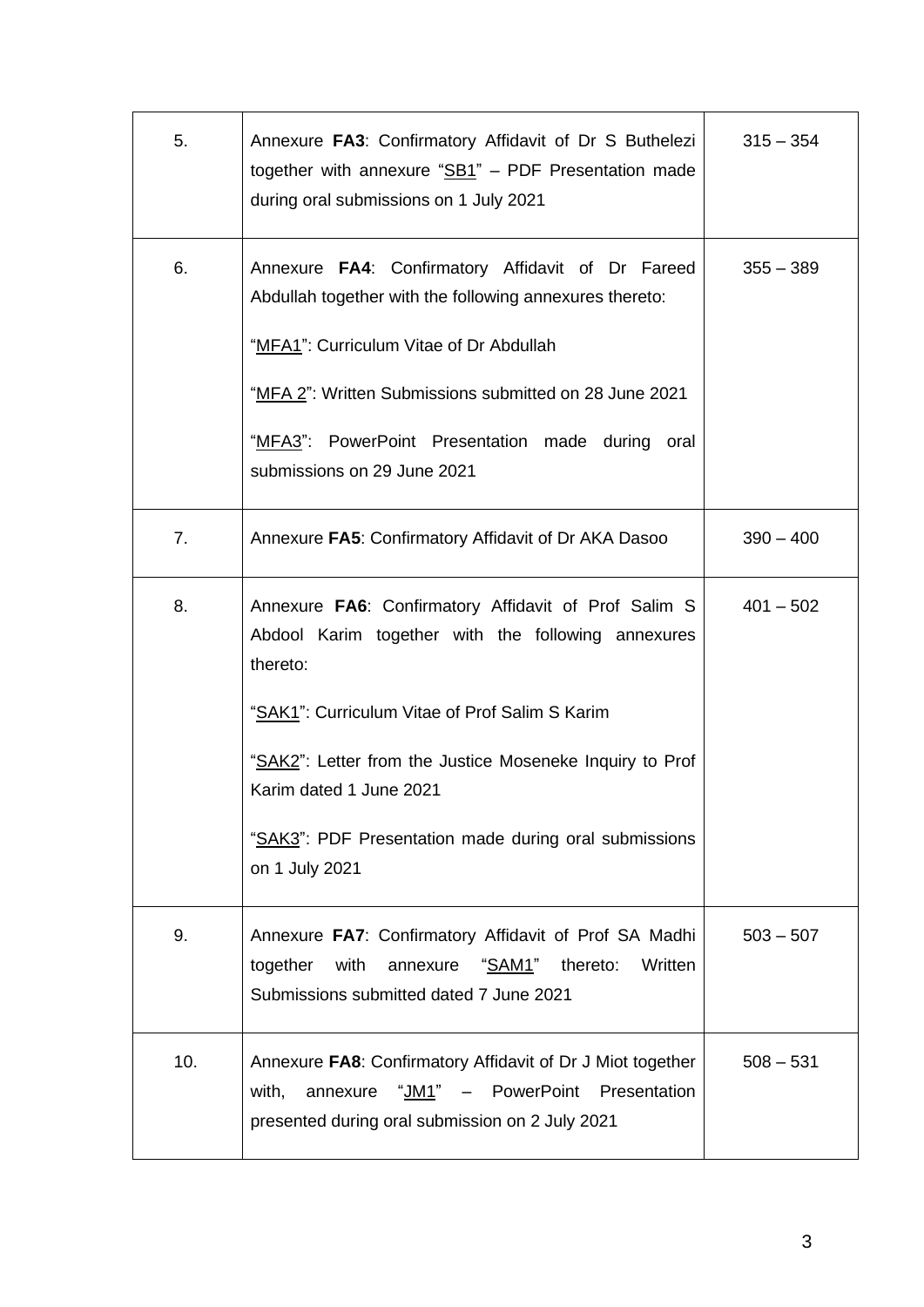| 11. | Annexure FA9: Confirmatory Affidavit of Dr H Moultrie,<br>with the following annexures thereto:                                                  | $532 - 558$ |
|-----|--------------------------------------------------------------------------------------------------------------------------------------------------|-------------|
|     | "HM1" - Curriculum Vitae of Dr Moultrie                                                                                                          |             |
|     | "HM2" - Written Submission submitted on 7 June 2021                                                                                              |             |
|     | "HM3" - PowerPoint presentation made on 2 July 2021                                                                                              |             |
| 12. | Annexure FA10: Confirmatory Affidavit of Prof S Silal with<br>annexure "SPS1" - Curriculum Vitae of Prof Silal                                   | $559 - 571$ |
| 13. | Annexure FA11: Letter from the Minister of Cooperative<br>Governance and Traditional Affairs to the Electoral<br>Commission dated 1 August 2021. | $572 - 573$ |
| 14. | Annexure FA12: Summary of Registration weekends since<br>2004                                                                                    | 574         |
| 15. | Annexure FA13: Draft LGE 2021 Timetable                                                                                                          | $575 - 578$ |
| 16. | Annexure FA14.1: Electoral Court Order - Case 001/2020<br>granted on 19 March 2020                                                               | $579 - 587$ |
| 17. | Annexure FA14.2: Electoral Court Order - Case 002/2020<br>granted on 4 May 2020                                                                  | $588 - 593$ |
| 18. | Annexure FA14.3: Electoral Court Order - Case 003/2020<br>granted on 19 June 2020                                                                | $594 - 598$ |
| 19. | Annexure FA14.4: Electoral Court Order - Case 004/2020<br>granted on 17 July 2020                                                                | $599 - 601$ |